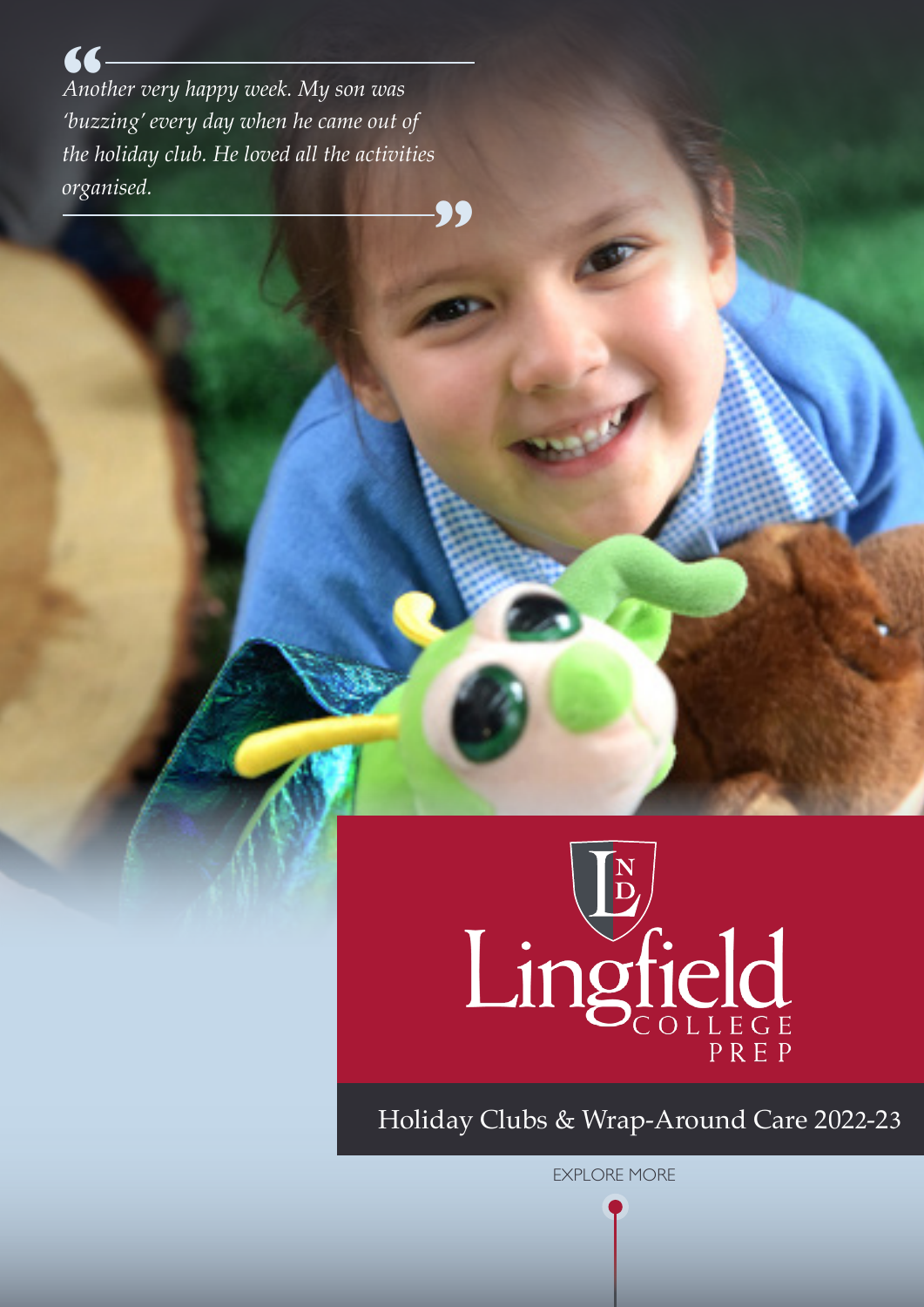## Wrap-Around Care

At Lingfield Prep, we provide full service wrap-around care options delivered by our *friendly* and *experienced* staff so that your child is *happy* and *looked after*  throughout the whole day.

### Breakfast Club

Breakfast club is available to children in Reception to Year 6. It takes place from 7.30am every morning in the Prep School dining room, where Prep School classroom assistants will supervise children.

On offer will be a choice of cereals, fruit, toast or a cooked breakfast with a selection of refreshments.

- **Q** Prep School dining room
- **2** 7.30am onwards
- £7.15 **£**
- **O** Breakfast
- **Prep School office**

## After School Clubs

Dino club and TeaRex operate daily throughout term from the end of the timetabled school day. We have a range of fun and exciting activities available. Children can choose to be active outside on our beautiful grounds, to be creative with arts and crafts or enjoy our many toys and games.

| <b>Dino Club</b><br><b>Reception</b><br><b>Q</b> Reception rooms<br><b>O</b> Includes supper<br><b>Prep School office</b> |
|---------------------------------------------------------------------------------------------------------------------------|
| <b>SESSION A</b><br>3.30pm-4.30pm<br>6.85                                                                                 |
| <b>SESSION B</b><br>3.30pm-6.00pm<br>f13.40                                                                               |
| <b>SESSION C</b><br>(for after clubs or sporting fixtures)<br>$4.30pm-6.00pm$<br>$\bullet$ £9.00                          |

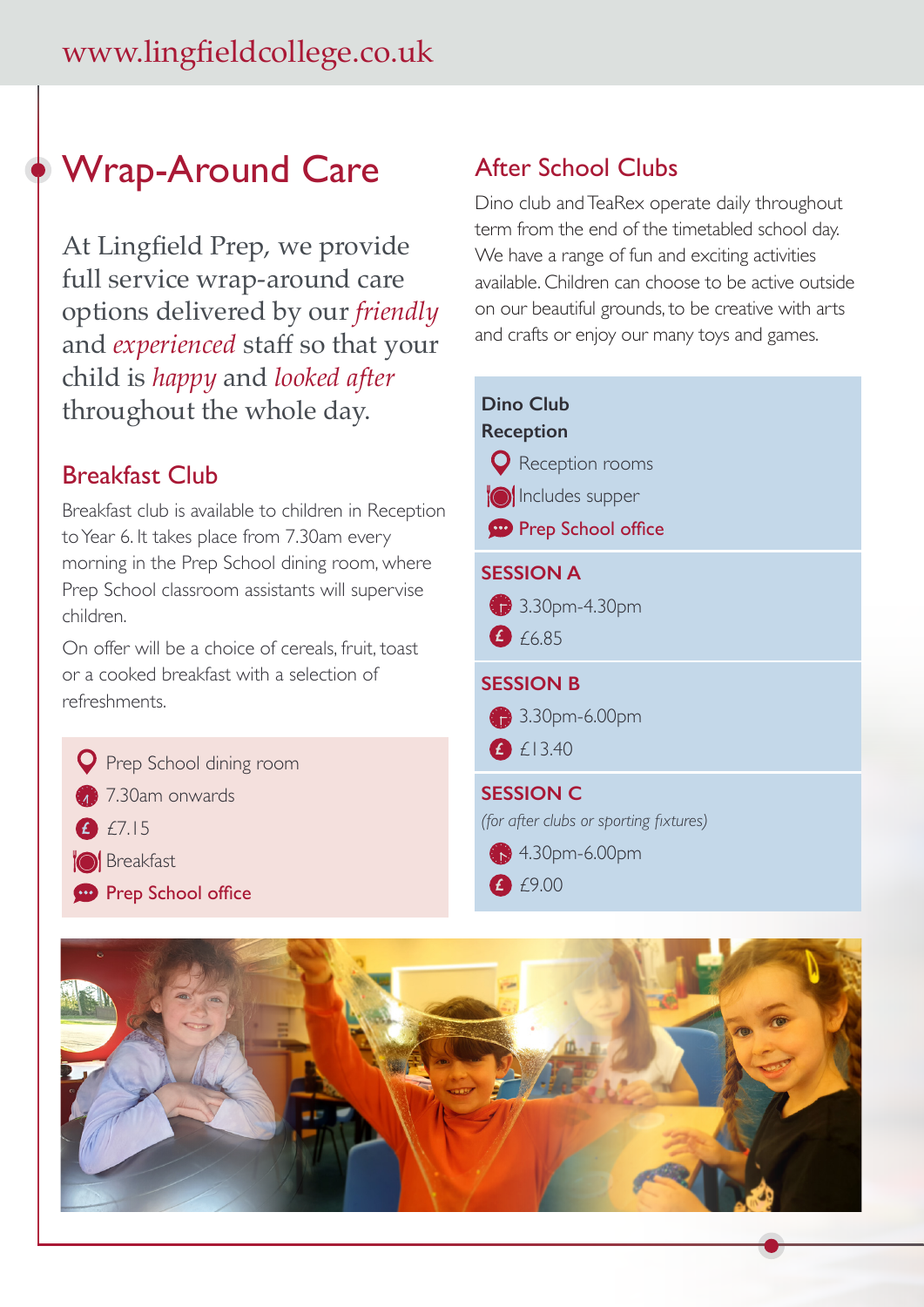#### **TeaRex Club Years 1-6**



**Includes supper** 

**Prep School office** 

#### **SESSION A**



£11.20 **£**

#### **SESSION B**

**3.30pm-6.30pm** £15.55 **£**

#### **SESSION C**

*(for after clubs or sporting fixtures)*

**6.30pm**-6.30pm £9.00 **£**

# School Holiday Fun

We understand the importance of children being *active* during the school holidays. Our *trained and qualified* staff deliver a range of *exciting* and *fun* activities.

## Fun Days Holiday Club

Based on the Prep School grounds, the holiday club benefits from our beautiful facilities and outdoor areas. Available to children in Reception to Year 6, activities include cooking, themed activities, arts and craft, multisport, team games and much more.

During the summer holidays, the club operates for the first two weeks and followed by 'Ultimate Activity Clubs' to offer seamless childcare options.

8.30am-3.30pm (Extended 3.30pm-5.30pm) £40 per day (Extended session add £15) **£**£5 sibling discount per child per day Hot lunch. (Packed tea available for an additional £2.50 for the extended session) holidayclub@lingfieldcollege.co.uk